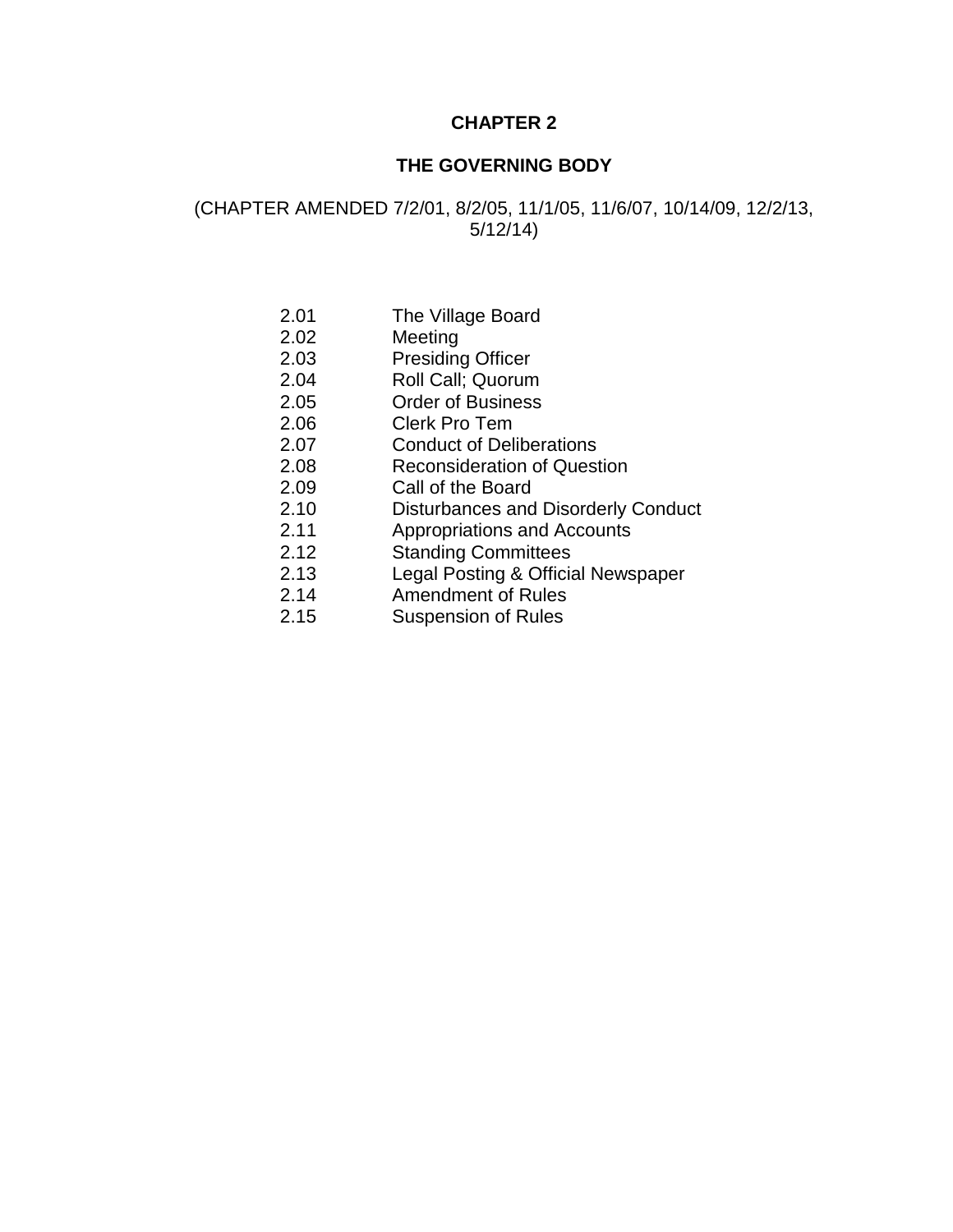2.01 **THE VILLAGE BOARD.** (Am. 10/14/09) The Village Board shall consist of the Village President and 4 trustees, who shall be elected for two year terms.

#### 2.02 **MEETINGS**.

(1) OPEN MEETING LAW REQUIREMENTS. Notice of every meeting of the Village Board, and every board, commission and committee thereof, shall be given to the public, to those news media who have filed a written request for such notice, and to the official newspaper, or to a news medium likely to give notice in the area, at least 24 hours prior to commencement of the meeting. If such notice is impossible or impractical, shorter notice may be given for good cause shown, but in no case may notice be given less than 2 hours in advance of the meeting. Every public notice of meeting shall contain the time, date, place and subject matter of the meeting. See §19.84, Wis. Stats.

(2) REGULAR MEETINGS. (Amended 12/4/02, 08/02/05, 11/06/07 & 5/12/14) Regular meetings of the Village Board shall be held on the second Monday of each calendar month at 7:00PM. Any regular meeting falling on a holiday shall be held on a date determined by a majority vote of the Village Board. All meetings of the Board, including special and adjourned meetings, shall be held at the Village Office, unless otherwise posted due to special circumstances.

(3) SPECIAL MEETINGS. Special meetings of the Village Board may be called by the Village President or any 2 trustees in writing filed with the Clerk/Treasurer at least 48 hours prior to the time specified for such meeting. The clerk shall immediately notify each trustee of the time and purpose of such meeting by causing a written notice thereof to be delivered to each trustee personally, or by personal telephone contact. Any special meeting attended by all the trustees shall be a regular meeting for the transaction of any business that may come before such meeting.

(4) ADJOURNMENTS. The Board may, by a majority vote of those present, but not less than 3 affirmative votes, adjourn from time to time to a specific date and time.

(5) MEETING TO BE PUBLIC. All meetings of the Board and subunits thereof shall be open to the public as provided in Subchapter IV Chapter 19, §19.81-19.89, Wis. Stats. Public notice of all such meetings shall be given as provided in §19.84, Wis. Stats.

#### 2.03 **PRESIDING OFFICER.**

(1) DESIGNATED. The Village President shall preside. In the absence of the President, the Clerk/Treasurer shall call the meeting to order and the trustees present shall elect one of the trustees as President pro tem for the meeting.

(2) DUTIES. The presiding officer shall preserve order and decorum, decide all questions of order and conduct the proceeding of the meeting in accordance with the parliamentary rules contained in Robert's Rules of Order, Revised, unless otherwise provided by statute or by these rules.

(3) DECISIONS, APPEALS FROM. Any member may appeal from a decision of the presiding officer. An appeal shall be sustained by a 2/3 vote of the members excluding the presiding officer.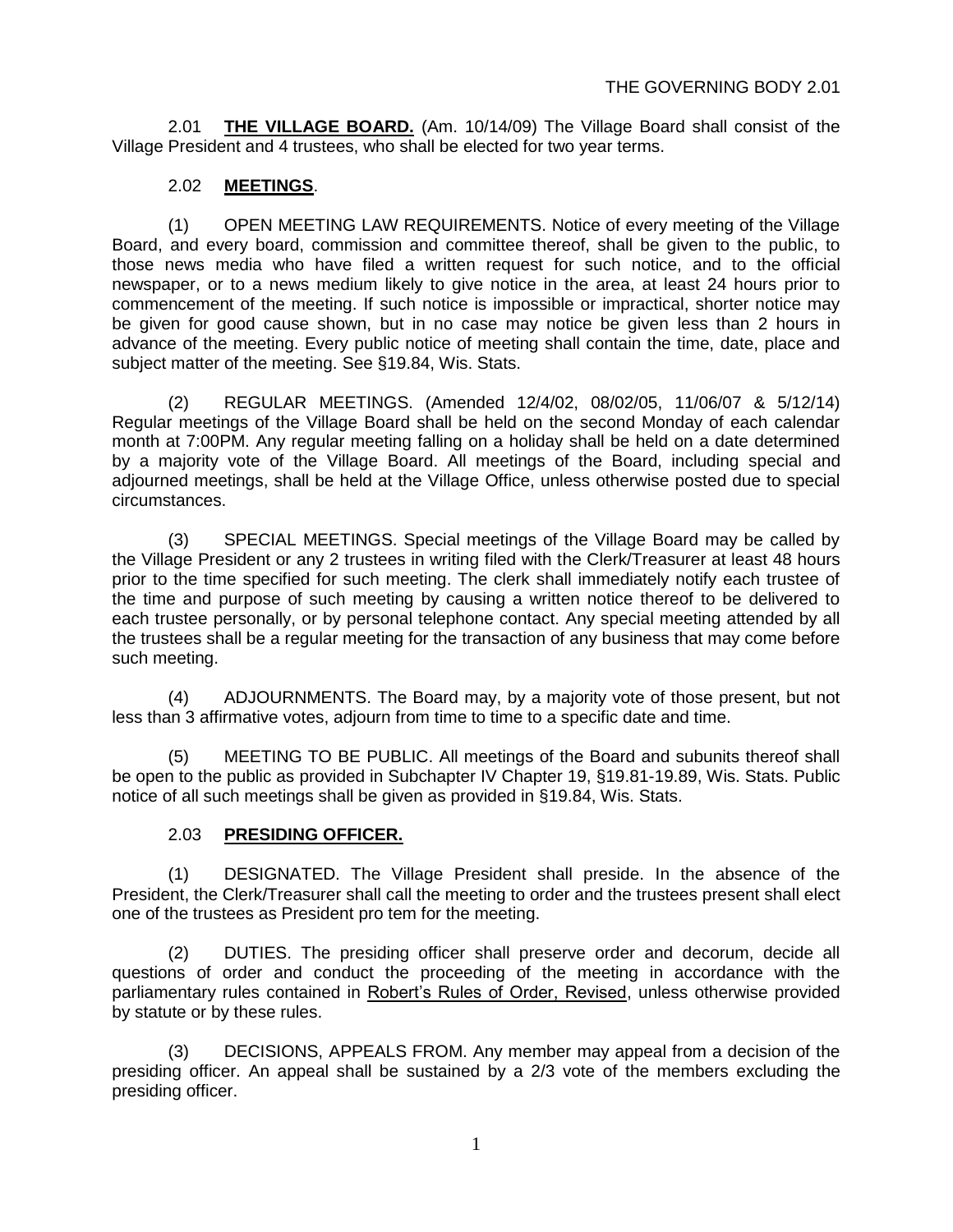#### 2.04 **ROLL CALL; QUORUM**.

(1) ROLL CALL; PROCEDURE WHEN QUORUM NOT IN ATTENDANCE. As soon as the Board is called to order, the Clerk/Treasurer shall precede to record in the proceedings of the Board the names of the members who are present and who are absent. If there is not a quorum present, the fact shall be entered in the proceedings of the board and the Board may adjourn; or the President, or in his absence, the Clerk/Treasurer may issue a process to the Police Chief commanding him forthwith to summon the absentees.

(2) QUORUM. A majority of the members shall constitute a quorum. The President shall be counted in computing a quorum.

#### 2.05 **ORDER OF BUSINESS**:

(1) Call to order by President.

(2) Roll call. If a quorum is not present, the meeting may thereupon adjourn, which may be to a specific date and hour pursuant to §2.02(3) or the absentees may be summoned as provided by §2.04(1).

(3) Reading the minutes of the preceding meeting(s), and approving the same if correct or rectifying mistakes if any exist.

- (4) Public appearances.
- (5) Communications and miscellaneous business.
- (6) Committee reports, including introduction of resolutions and ordinances.

2.06 **CLERK PRO TEM**. In the absence of the Clerk/Treasurer, the Village Board shall appoint an acting clerk for that meeting. The Utility Clerk shall serve as Clerk Pro Tem if available or a Village Trustee.

2.07 **CONDUCT OF DELIBERATIONS**. The deliberations of the Village Board shall be conducted in the following manner:

(1) When 2 or more members simultaneously seek recognition, the presiding officer shall name the member who is to speak first.

(2) Except as provided in §2.05(4), no person other than a member shall address the Board, except by vote of a majority of the members present.

(3) No motion shall be discussed or acted upon until it has been seconded unless the rules permit one trustee to initiate action. No motion shall be withdrawn without the consent of the person making the same and the person seconding it.

(4) When a question is under discussion, no action shall be in order except the following motions, which shall have precedence in the order listed:

(a) To adjourn;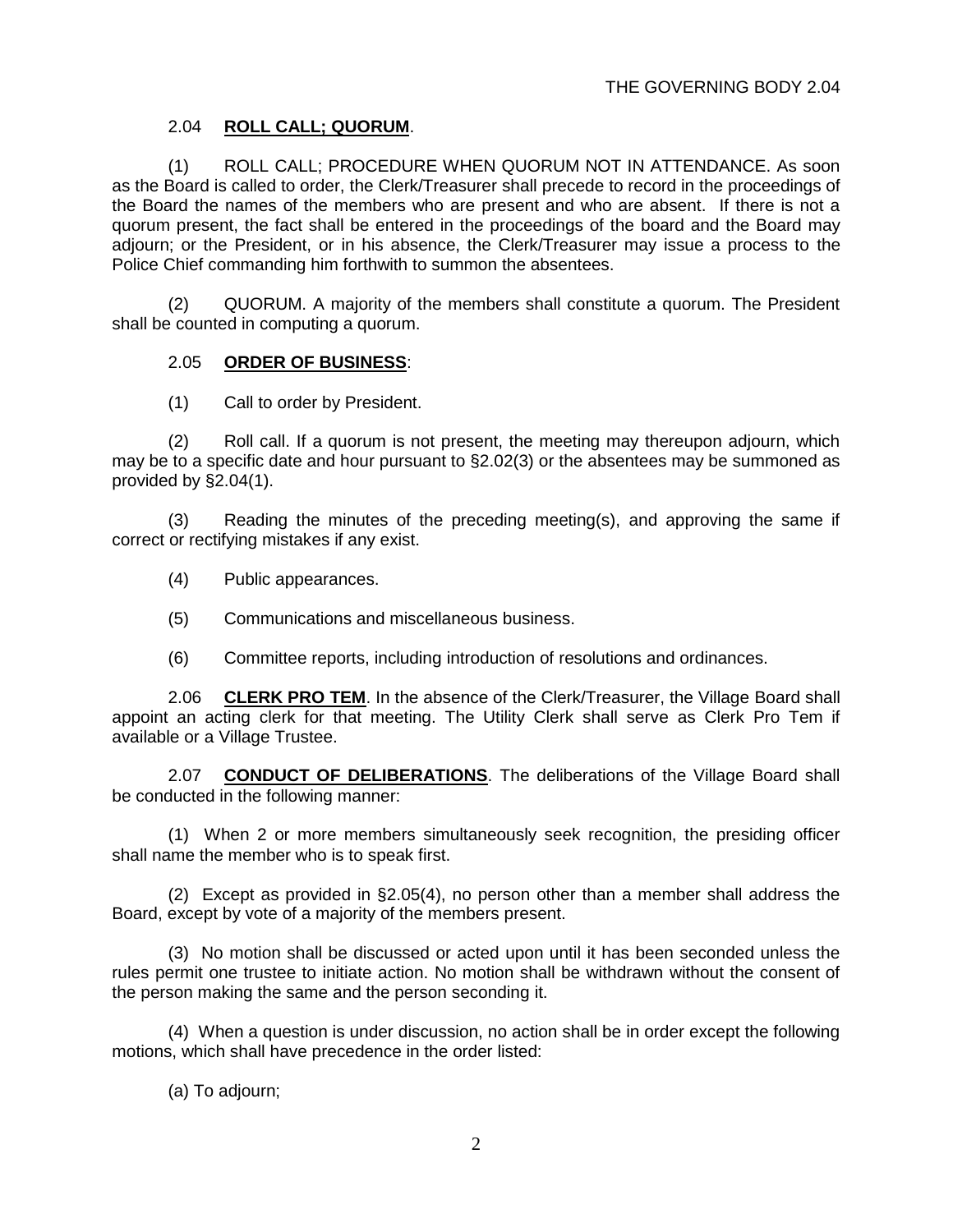- (b) To lay on the table;
- (c) To move the previous question;
- (d) To postpone to a certain day;
- (e) To refer to a committee;
- (f) To amend; or
- (g) To postpone indefinitely.

(5) Any member desiring to terminate debate may move the previous question, in which event the presiding officer shall announce the question as, "Shall the main question now be put?" If a majority of the members present vote in the affirmative, the main question shall be taken without further debate, its effect being to put an end to all debate and bring the Board to a direct vote, first upon any pending amendments and then upon the main question.

(6) Any trustee may demand an aye and nay vote on any matter, and such vote shall be entered in the proceedings. Every member shall vote when a question is put, unless the Board by a majority vote of those present excuses him for special cause. A majority vote of all members of the Board in favor on any proposed ordinance, resolution or appointment shall be necessary for passage or approval unless a larger number is required by statute. Except as otherwise provided by these rules, a majority vote of those present shall prevail in other cases.

(7) A motion to adjourn shall always be in order; and a motion to adjourn or lay on the table and a call for the previous question shall be decided without debate.

2.08 **RECONSIDERATION OF QUESTION**. Any member voting with the majority may move for a reconsideration of the vote on any question at that meeting or at the next succeeding regular meeting. A motion to reconsider being put and lost shall not be renewed. A trustee may not change his vote on any question after the result has been announced.

2.09 **CALL OF THE BOARD**. In the event that two board members recognize the emergent need of a board as a whole to meet, they may put a call of the board out for the sole purpose of taking action on a specific matter, which otherwise may not be appropriate to wait for action to be taken on at the next regular board meeting. At no time may a call be made on a previously made motion, and no motion can be made until a quorum of the board as a whole is in session. Only the emergent matter may be acted upon at the call of the board meeting. Such call of the board meeting because emergent in nature, does not require notice of meeting.

2.10 **DISTURBANCES AND DISORDERLY CONDUCT**. Whenever any disturbance or disorderly conduct occurs at any meeting of the Board, the presiding officer may cause the room to be cleared of all persons guilty of such disorderly conduct except the trustees. If any trustee is guilty of disorderly conduct, the presiding officer may order the police to take him into custody for the time being or until the meeting adjourns. Such member may appeal from such order to the Board as in other cases.

2.11 **APPROPRIATIONS AND ACCOUNTS**. All demands or accounts shall be acted upon at the time of presentation unless one or more members demand a reference.